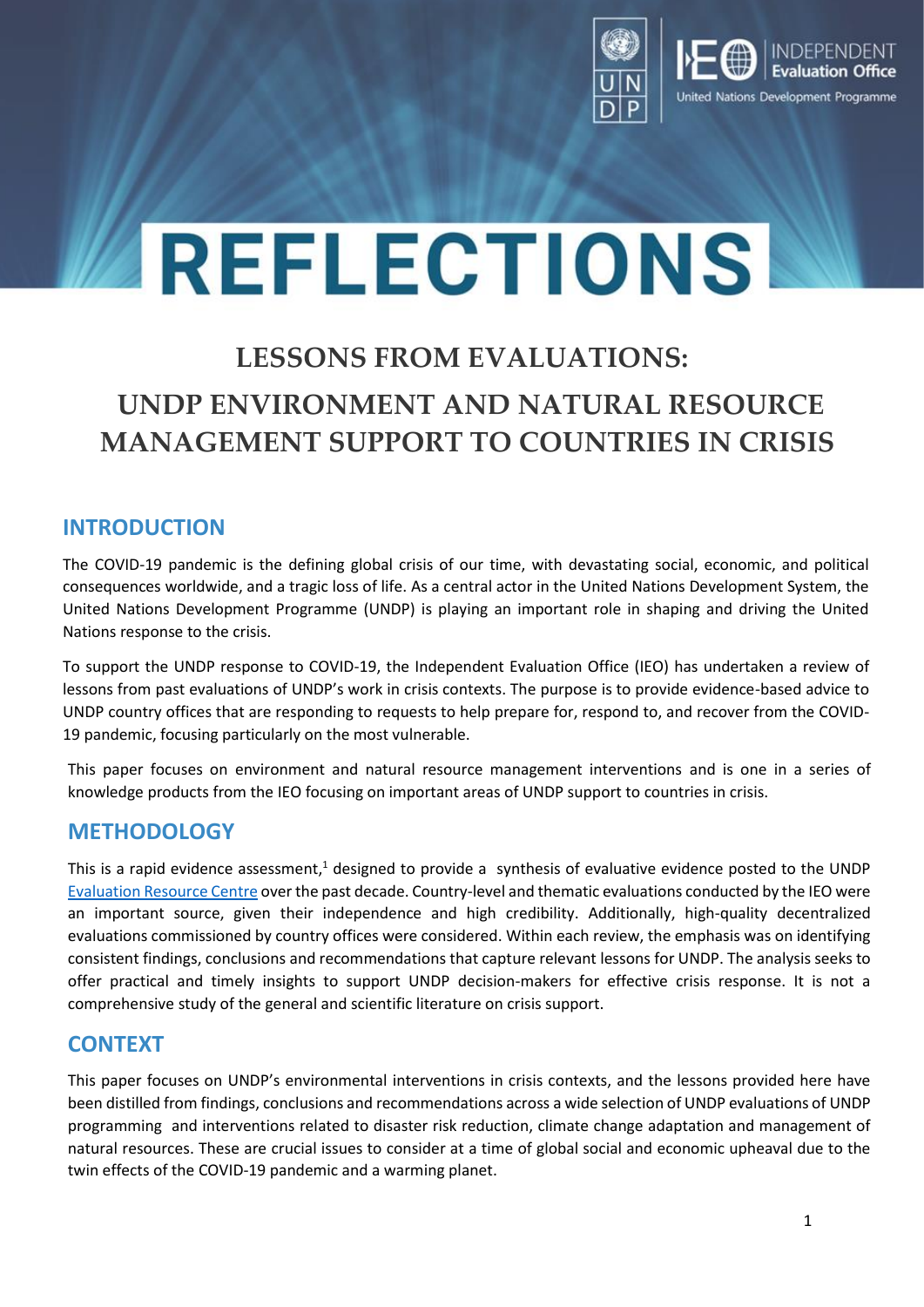Protecting and managing the environment to sustain the health and livelihoods of the world's population necessitates actions to support biodiversity and water resources, and UNDP has long experience working with governments, regional bodies and the wider stakeholder community to implement projects and programmes covering these issues. UNDP is a leading provider of environmental services globally, with projects in 170 countries, and a founding implementing agency for the Global Environment Facility (GEF) and Green Climate Fund. It is important to note that some important environmental services are not taken up in this paper. Lessons from UNDP's work on the disposal of ozone depleting substances, the management and disposal of persistent organic pollutants, and energy efficiency will be considered in subsequent papers.

#### **AT A GLANCE – LESSONS LEARNED**



#### **LESSONS LEARNED**

**1**

**Environment projects benefit from broad stakeholder engagement to manage expectations, utilize local knowledge, and integrate rights and culture of local populations.**

The broad stakeholder involvement in UNDP's environmental interventions has long been stressed as of critical importance for successful interventions, from concept to finalization through a well-managed stakeholder engagement that does not over promise deliverables.<sup>2</sup> Evaluation lessons from regions experiencing previous crisis indicate that there is still room for further improvement in stakeholder engagement. Local communities' knowledge to address climate change impacts, disaster risk reduction and natural resources management needs to be adopted in interventions to promote ownership and achieve results (e.g. **Bangladesh, China, Syria, Indonesia, Chad**). 3 Evaluations emphasized the need to be sensitive to ethnic minorities, and to the rights, culture and knowledge of indigenous people in the design and implementation of environmental projects (**China, Guatemala**). 4 Strong political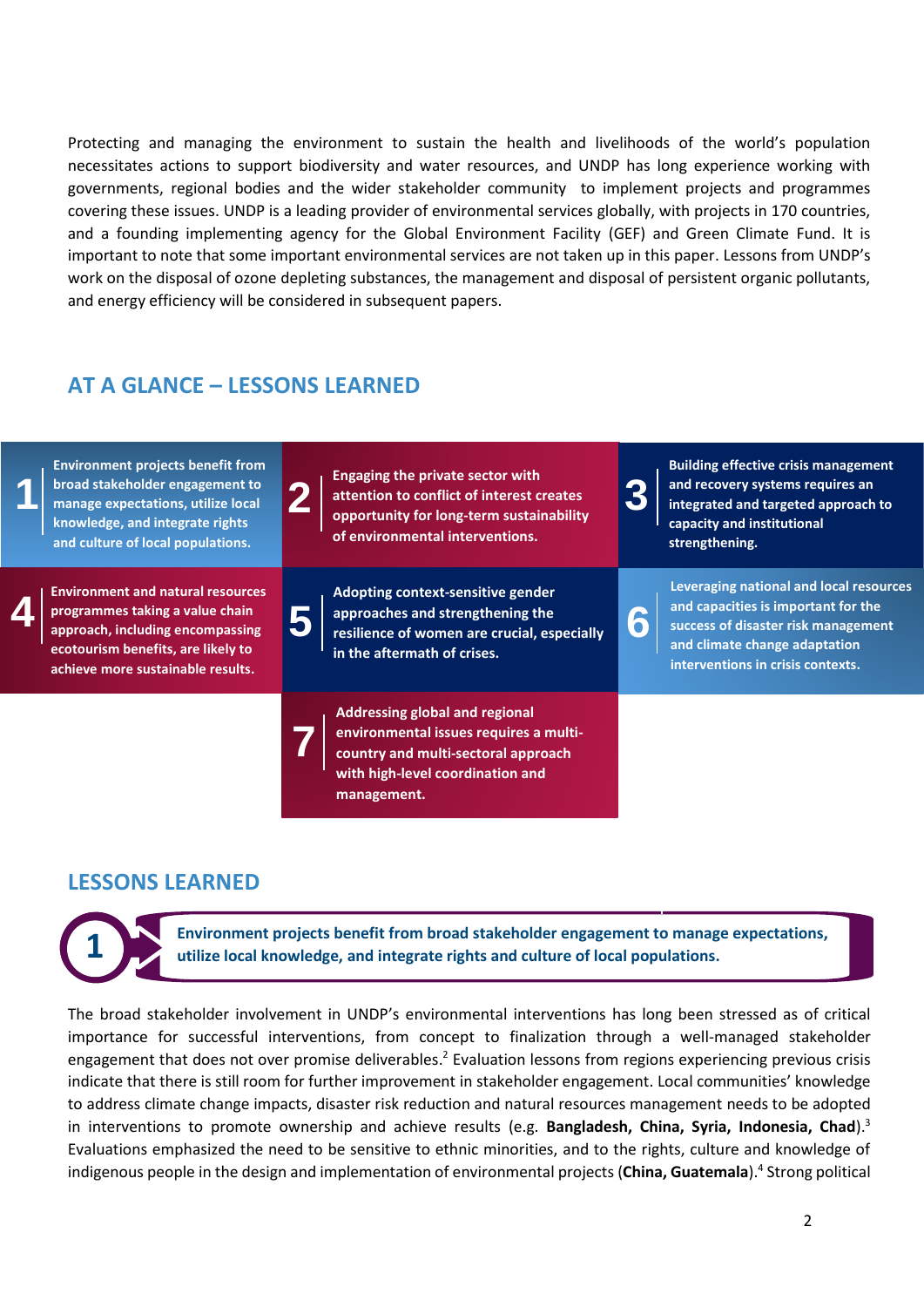and senior government support, together with private sector and community involvement, is essential, especially where policy reforms are required (e.g. **Iraq, Mali, Guatemala**). <sup>5</sup> Effective stakeholder engagement has multiple benefits including, but not limited to, creating space for flexible approaches to better respond to needs and circumstances related to the country context,<sup>6</sup> and to facilitate implementation even in situations of instability and fragile ecosystem (**Mali**). <sup>7</sup> Overall, the need for strong stakeholder involvement to strengthen national/local ownership and long-term sustainability of project interventions is confirmed by multiple evaluations (**Philippines, Iraq, Burkina Faso, Haiti, Mali, Mozambique**, etc.). 8

**2**

**3**

**Engaging the private sector with attention to conflict of interests creates opportunity for longterm sustainability of environmental interventions.**

The private sector has a critical role in assuring the long-term sustainability of environmental interventions (e.g. **China, Timor Leste, Guatemala, UNDP/GEF LME projects<sup>9</sup> etc.). In Guatemala, an evaluation highlighted the** involvement of the private sector in an ecotourism programme which increases the chances of sustainability of actions initiated as the private sector applies them in practice and is less affected by political changes. <sup>10</sup> In **China**, partnership with private sector actors, including those commercially dependent on clean water, helped to leverage conservation and social development finance needed to ensure the sustainability of the project in a global context where biodiversity conservation projects often face financial crunch after the external funding stops.<sup>11</sup> An evaluation in **Timor Leste** highlighted the importance of enhanced technical and operational capacities of private sector actors alongside the Government for the phased transfer from external implementation of projects to national responsibilities.<sup>12</sup> There might be potential negative effects from the involvement of the private sector linked to conflict of interests (e.g. **Bosnia and Herzegovina**) <sup>13</sup> that require careful analysis and management.

> **Building effective crisis management and recovery systems requires an integrated and targeted approach to capacity and institutional strengthening with attention to the long-term sustainability of these acquired skills.**

UNDP has long experience of implementing ecosystem and natural resources management projects in crisis-prone regions that have institutional and individual capacity-building at their heart, usually supported by extensive awareness-raising and education activities (e.g. **Burkina Faso, Mali, Guatemala, Mozambique, Honduras**, etc.). 14 Examples in post-crisis regions include capacity-building of national and local institutions in charge of disaster risk reduction and resilience-building (**Burkina Faso, Guatemala, Mozambique**) <sup>15</sup> and managing and analysing information on climate events – e.g. floods and droughts-- (**Mali, Nepal, Timor Leste**). <sup>16</sup> Experience from **South Sudan**<sup>17</sup> indicated the importance of tailoring capacity-building to existing capabilities. Experience also shows that targeted technical training is essential in areas such as post-disaster needs assessments, <sup>18</sup> environmental monitoring and enforcement (**Palestine, Philippines**), <sup>19</sup> borehole maintenance (**South Sudan**), <sup>20</sup> and hazardous waste management (**Honduras**). <sup>21</sup> It is beneficial to complement technical capacity-building with focused training to help translate 'science to policy' (**Philippines**) <sup>22</sup> and strengthen individuals and institutions engaged in decision-making (**Mali**). <sup>23</sup> Experience from **Sri Lanka**<sup>24</sup> and **Burkina Faso**<sup>25</sup> also showed that capacity-building could not be limited to training and technical assistance, and that more attention should be paid to developing enabling systems and adequate institutional capacity. In **Burkina Faso**, UNDP helped to strengthen capacities of the National Council for Emergency Relief, but the lack of mechanisms to assess the level of adoption of disaster management techniques made it impossible to assess UNDP's contribution to disaster management in the country, demonstrating weak uptake. <sup>26</sup> Individual and institutional capacity strengthening are considered to be the enabling conditions to achieve long-term sustainability of projects interventions and results.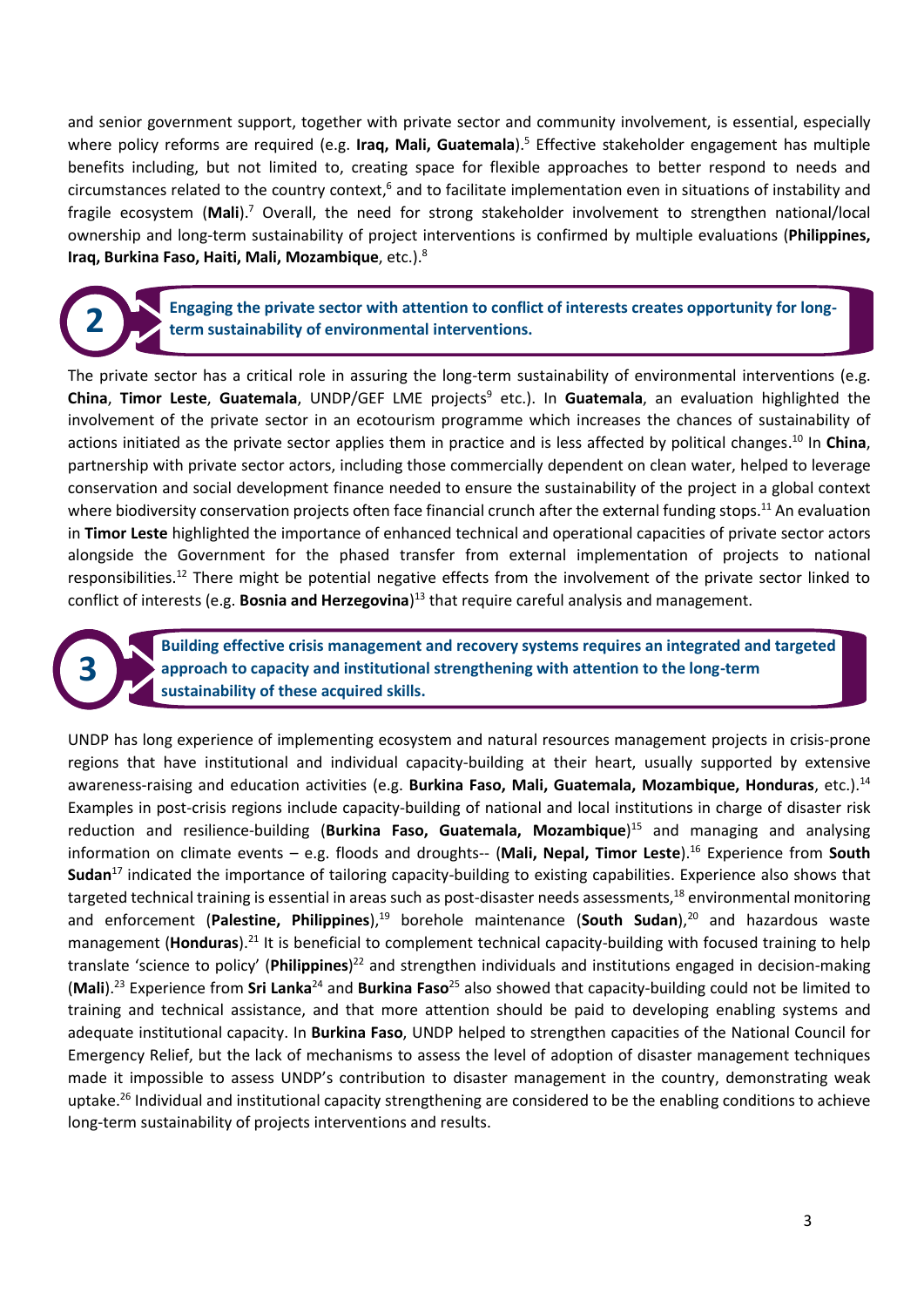**Environment and natural resources management programmes taking a value chain approach, including encompassing ecotourism benefits, while sensitive to socio-economic inequalities, are likely to achieve more sustainable results.**

Livelihoods activities in environmental and natural resource management interventions are critical in many contexts and can help to change practices and achieve results (e.g. **Haiti, Afghanistan, Ethiopia**). <sup>27</sup> UNDP has implemented multiple projects in post-crisis regions where improving the environment and livelihoods have been closely integrated. Lessons from **Haiti**<sup>28</sup> have emphasized the importance of job creation linked with natural resource management. In **Ethiopia**, an evaluation highlighted that alternative livelihoods are an integral part of any conservation programmes to provide the basis for restricting unsustainable traditional practices (fuelwood cutting, charcoal production, open grazing pressures on watersheds, etc.). It was observed that where land-use restrictions are imposed and support to livelihoods is not available, some of the restricted practices move to adjacent areas.<sup>29</sup>

In addition, an example from **Eritrea** showed that increasing productivity should be accompanied by enhancing marketing components<sup>30</sup> which was also identified as critical in other contexts (e.g. **Burkina Faso**).<sup>31</sup> In Mozambique,<sup>32</sup> the lack of appropriate value chains in community development initiatives jeopardizes their potential to generate income and promote food security. UNDP also has experience in supporting the development of tourism as an alternative livelihood source for local communities through biodiversity conservation projects (**Egypt, Namibia,**  South Africa, Tanzania, Kenya, Uganda, etc.).<sup>33</sup> In Uganda, UNDP supported a community-based organization, the Kibale Association for Rural and Environmental Development, to develop ecotourism enterprise around the protected area, generating income that allowed communities to build schools, support scholars and undertake other projects. <sup>34</sup> The evaluation highlighted that geographical and socio-economic status affect the extent to which different groups benefit from alternative livelihood opportunities. Individuals who had a higher economic status and educational level tended to be in a better position to exploit opportunities than others. Also, community members who benefited from GEF-support and other donor interventions were able to leverage this support in their tourism enterprises, while members of the communities without initial resources were not able to take advantage of the tourism influx. <sup>35</sup> Although tourism is an alternative livelihood source for communities, it requires high-level management to ensure that the biodiversity conservation objective is pursued.<sup>36</sup>

As noted in Nepal,<sup>37</sup> not all livelihood interventions bring conservation benefits. Care should also be exercised not to over-estimate the benefits of alternative livelihood community-scale programmes with respect to reducing ecosystem resource pressure<sup>38</sup> as the lack of economic opportunity of communities and groups whose activities have a negative impact on environment contributes to a persistent illegal exploitation of natural resources (**Chad**). <sup>39</sup> On the livelihood activities, experience from **Niger**<sup>40</sup> showed that in-kind support to develop economic activities in the environmental sector proved to be more effective than financial support in some cases. For sustainability of livelihood interventions, attention should be paid to expectations generated in communities about potential economic and environmental benefits.

**5**

**4**

**Adopting context-sensitive gender approaches and strengthening the resilience of women to negative impacts on ecosystems are crucial to the success of environmental programming, especially in the aftermath of crises.**

Gender equality is a critical issue in the environmental sector as women remain the most affected by climate events and disasters. UNDP has a wealth of experience through projects linking environment and gender, including in regions impacted by crisis. Much of this work is directed at enhancing quality of life and livelihood opportunities by strengthening the resilience of women to negative impacts on ecosystems. The UNDP Disaster Risk Resilient Livelihoods project in **Mozambique**<sup>41</sup> changed the lives of the targeted population by empowering community groups, especially women through active engagement in the project interventions such as the disaster risk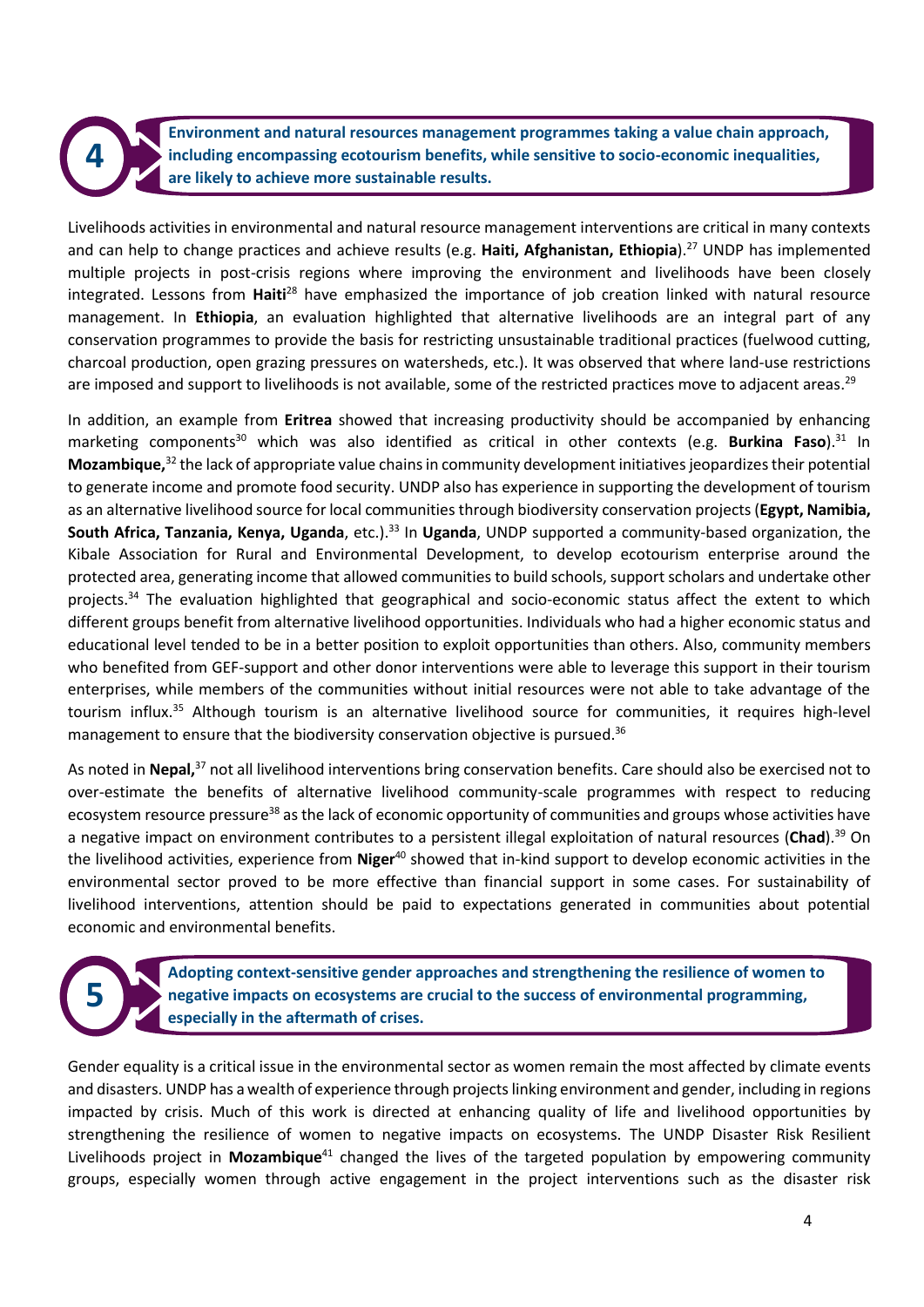management committees, agriculture and small livestock keeping. Experience has shown that women's involvement should be context adapted. In a UNDP project in **Afghanistan,** <sup>42</sup> women in remote areas were not allowed to meet project staff. UNDP adapted its strategy by training women to train other women in the remote areas and found women generally showed more responsibility in income generation activities than men. Critical for the achievement of results, women should be identified as direct beneficiaries (**Eritrea, Nepal**). <sup>43</sup> In **Niger**<sup>44</sup> the evaluation lessons emphasized the important role of women in the decision-making process and not only in participating in activities. In **Guatemala**<sup>45</sup> successful integration of gender aspects in interventions at the local and institutional levels helped monitor the implementation of the national environment gender policy and the development of a course with the inclusion of gender considerations for sustainable forest management. Through this work, important messages were conveyed about the role of women and men in the sustainable management of natural resources.

**6**

**Leveraging national and local resources and capacities is important for the success of disaster risk management and climate change adaptation interventions in crisis contexts.** 

UNDP has extensive experience in addressing environmental issues in crisis-prone regions (e.g. **Burkina Faso, Bangladesh, Mozambique, Indonesia, Nepal, Sri Lanka, Philippines, Somalia, Mali, Niger**). <sup>46</sup> UNDP disaster risk management support to governments focuses on policy and legislative support and disaster risk management planning at national and subnational levels.<sup>47</sup> This support includes providing operational frameworks and mechanisms (e.g. early warning systems and climate-related data collection and dissemination mechanisms) in many countries including **Afghanistan, Bangladesh, Burkina Faso, North Macedonia, Niger, Mali**, etc.<sup>48</sup> Successful examples were found in countries where UNDP was able to leverage available technical resources and local capacities to adapt. In **North Macedonia**<sup>49</sup> UNDP worked with the faculty of Computer Science of the University of Skopje to develop a mobile application to present citizens with real-time information on natural disasters (floods and droughts). This application has been replicated in **Kosovo**<sup>50</sup> and is being considered as a regional platform for risk management. In **Mali**<sup>51</sup> the meteorological agency has designed a low-tech rain gauge in collaboration with local manufacturers combined with training of local farmers on reading and recording rainfall data. These experiences were evaluated as successful. An important lesson in **Niger**,<sup>52</sup> where the use of mobile phones to gather information on weather data was being explored, is that the illiteracy of the farmers observing rain gauges was a barrier, and the weakness of telephone coverage in certain project intervention areas was also a major constraint. In **Burkina Faso,** 53 the lack of partner coordination led to failure in the establishment of an effective mechanism aiming at collecting and disseminating climate information to the most vulnerable.

Moreover, disaster risk reduction should be addressed as a cross-cutting issue in development programming (**Philippines**). <sup>54</sup> This requires closer coordination with poverty reduction and environment programmes and new partnerships with different government agencies and stakeholders.<sup>55</sup>

**7**

**Addressing global, regional and transboundary environmental issues requires a multi-country and multisectoral approach with high-level coordination and management.**

UNDP has been responsible for multiple global, regional and transboundary projects addressing environmental problems including GEF International Waters projects. It is recognized (**Bangladesh**) <sup>56</sup> that UNDP should play an important role in promoting regional cooperation on environmental and disaster management programmes. Environment projects require multidisciplinary/multisectoral approaches (**Chad, Mali, Niger, Guatemala**). <sup>57</sup> Interministerial cooperation must be integrated into multisectoral policies (to sustain resilience/livelihoods) (**Haiti**). 58 Regional projects, in particular on transboundary or shared water resources, offer advantages for countries to *jointly* address common problems within rivers/lakes, Large Marine Ecosystems (LMEs) and groundwaters (aquifers). River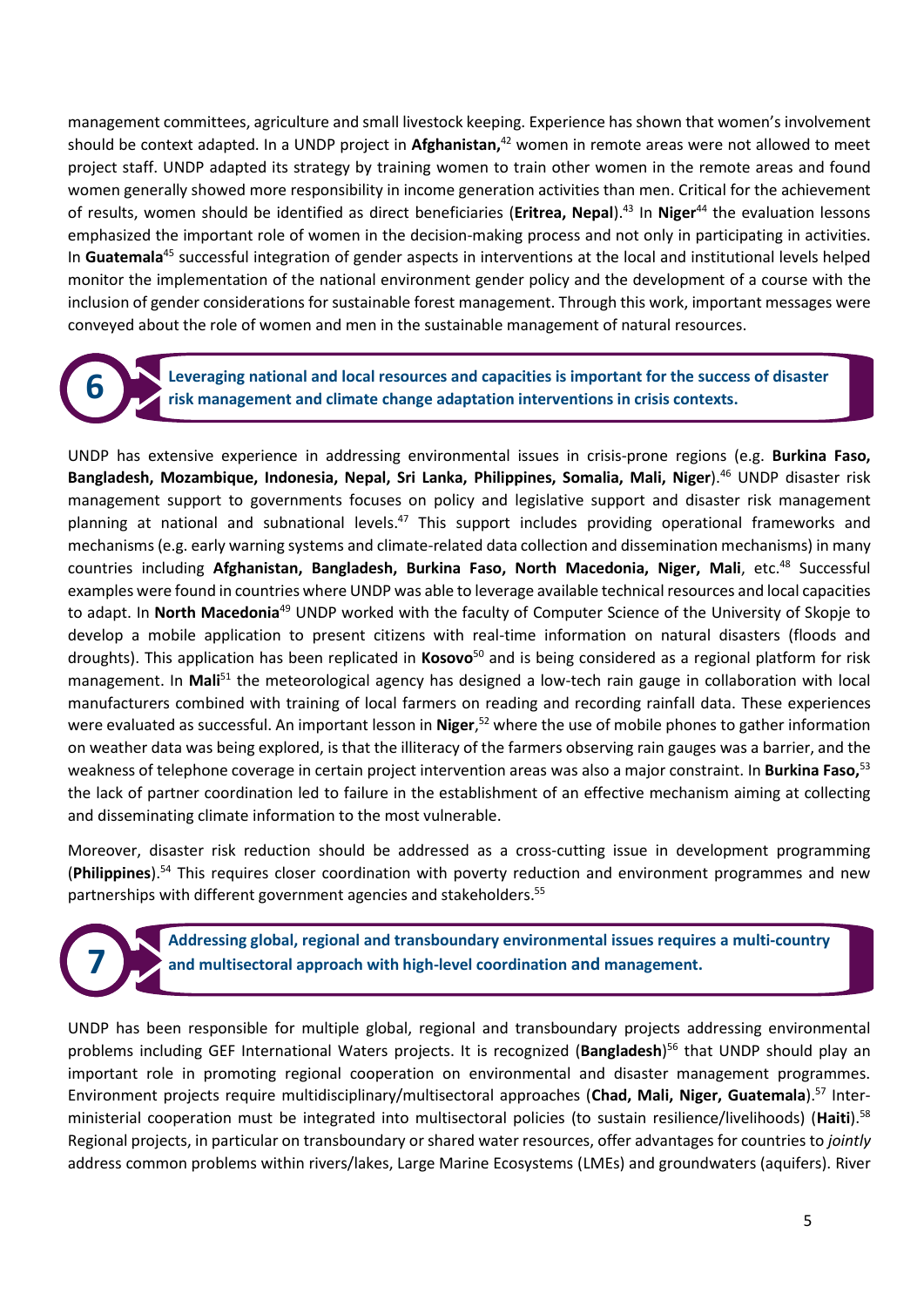projects have assisted regional bodies to be strengthened to address pollution and floods/droughts (e.g. Danube and Amazon Rivers). In LMEs, multiple countries (including SIDS<sup>59</sup>) are working to reduce illegal, unreported and unregulated fishing to reduce pressure on the living natural resources (e.g. UNDP projects in the East Asia Sea – PEMSEA $^{60}$  and Caribbean Sea $^{61}$ ) and to establish coordination mechanisms between the countries and other actors in the region. The PEMSEA project identified key lessons from execution including: inclusive, multi-level partnerships; active stakeholder participation sustained through appropriate incentive mechanisms; science-based management support, etc. The four countries (**Chad, Egypt, Libya and Sudan**) dependent on the 'hidden' water resources of the Nubian Aquifer (a non-replenished groundwater) project, were trying to strengthen a 'Joint Authority' to manage the resources, but recognize that further effort is needed to establish a coordination mechanism. The UNDP/GEF Nubian project<sup>62</sup> demonstrated that the development of an aquifer model served as a useful instrument to bring countries together. This led to the countries agreeing on data and scientific approaches that can minimize management conflicts among countries sharing water resources.

The management of regional projects is necessarily more complex<sup>63</sup> and transboundary project management must be backed by enough financial resources to allow adequate administration and management.<sup>64</sup> Viable transboundary water projects can take decades before necessary structures, policies and practices are in place.<sup>65</sup> Regional and transboundary interventions addressing complex issues have a clear role in helping countries work together to reduce tension to address ecosystem and resource management problems.

#### **REFERENCES**

<sup>3</sup> [GEF Terminal Evaluation-Coastal and Wetland Biodiversity Management at Cox's Bazar and Hakaluki Haor 2012;](https://erc.undp.org/evaluation/evaluations/detail/6306) Final [Evaluation for Qinghai Protected Areas Project](https://erc.undp.org/evaluation/evaluations/detail/8196) 2017[; Terminal Evaluation for Biodiversity Conservation and Protected](https://erc.undp.org/evaluation/evaluations/detail/7469)  [Area Management Project](https://erc.undp.org/evaluation/evaluations/detail/7469) 2014[; 00068398 Strategic Planning and Action to Climate Resilience \(SPARC\) GEF Terminal](https://erc.undp.org/evaluation/evaluations/detail/8677)  [Evaluation](https://erc.undp.org/evaluation/evaluations/detail/8677) 2019; [Conservation et Utilisation Durable de la Biodiversite dans le Moyen-Chari](https://erc.undp.org/evaluation/evaluations/detail/7781) 2016.

 $1$  Rapid evidence assessment (REA) is a process of bringing together information and knowledge from a range of sources to inform debates and urgent policy decisions on specific issues. Like better-known systematic reviews, REAs synthesize the findings of single studies following a standard protocol but do not analyse the full literature on a topic: REAs make concessions in relation to the breadth, depth and comprehensiveness of the search to produce a quicker result.

<sup>2</sup> [Expansion and Strengthening of Mali's Protected Area System](https://erc.undp.org/evaluation/evaluations/detail/9968) 2018; [Final Evaluation Conservation and Sustainable](https://erc.undp.org/evaluation/evaluations/detail/7704)  [Use of Biodiversity in Coastal and Marine Protected Areas \(MPAS\)](https://erc.undp.org/evaluation/evaluations/detail/7704) 2018.

<sup>&</sup>lt;sup>4</sup> [Final Evaluation for Payment for Watershed Services in the Chishui River Basin](https://erc.undp.org/evaluation/evaluations/detail/11264) 2019[; ICPE Guatemala](https://erc.undp.org/evaluation/evaluations/detail/9399) 2018.

<sup>5</sup> [Terminal Evaluation of Catalysing the Use of Solar Photovoltaic Energy Project 2020;](https://erc.undp.org/evaluation/evaluations/detail/12612) [Project on Sustainable](https://erc.undp.org/evaluation/evaluations/detail/7684)  [Management of Forests and Multiple Global Environmental Benefits](https://erc.undp.org/evaluation/evaluations/detail/7684) 2018.

<sup>6</sup> [Final evaluation of Institutionalization of Disaster Risk Reduction Processes and Tools in Central America project](https://erc.undp.org/evaluation/evaluations/detail/7677) 2015.

<sup>7</sup> [Enhancing Adaptive Capacity and Resilience to Climate Change in the Agricultural Sector in Mali](https://erc.undp.org/evaluation/evaluations/detail/9969) 2017.

<sup>8</sup> Project Climate Twin Phoenix - [Resilience and Preparedness toward Inclusive Development \(PCTP-RAPID\) Project](https://erc.undp.org/evaluation/evaluations/detail/12374)  [Terminal Evaluation](https://erc.undp.org/evaluation/evaluations/detail/12374) 2019[; Terminal Evaluation of Catalysing the Use of Solar Photovoltaic Energy Project 2](https://erc.undp.org/evaluation/evaluations/detail/12612)020; [ICPE](https://erc.undp.org/evaluation/evaluations/detail/12267)  [Burkina Faso](https://erc.undp.org/evaluation/evaluations/detail/12267) 2019; Evaluation Finale du Projet Restauration [et Gestion des Resources Naturelles Transfrontières: Phase](https://erc.undp.org/evaluation/evaluations/detail/6929)  [I Bassins Versants des Rivières Massacre et Pedernales](https://erc.undp.org/evaluation/evaluations/detail/6929) 2014[; Final Evaluation of Projet Fonds Climat à Kita](https://erc.undp.org/evaluation/evaluations/detail/12548) 2020; [Expansion and Strengthening of Mali's Protected Area System](https://erc.undp.org/evaluation/evaluations/detail/9968) 2018[; Terminal Evaluation: Enhancing Adaptive Capacity](https://erc.undp.org/evaluation/evaluations/detail/7481)  [and Resilience to Climate Change in the Agricultural Sector in Mali](https://erc.undp.org/evaluation/evaluations/detail/7481) 2016[; Joint Programme on Environmental](https://erc.undp.org/evaluation/evaluations/detail/4511)  [Mainstreaming and Adaptation to Climate Change in Mozambique -](https://erc.undp.org/evaluation/evaluations/detail/4511) Final Evaluation 2012.

<sup>&</sup>lt;sup>9</sup> [Terminal Evaluation for the Agulhas and Somali Current Large Marine Ecosystem \(LME\) project](https://erc.undp.org/evaluation/evaluations/detail/7227) 2013.

<sup>10</sup> [TERMINAL EVALUATION REPORT PROMOTING ECOTOURISM TO STRENGTHEN THE FINANCIAL SUSTAINABILITY OF](https://erc.undp.org/evaluation/evaluations/detail/7682)  [THE GUATEMALAN PROTECTED AREAS SYSTEM \(SIGAP\)](https://erc.undp.org/evaluation/evaluations/detail/7682) 2017.

<sup>&</sup>lt;sup>11</sup> [Final Evaluation for Payment for Watershed Services in the Chishui River Basin 2019.](https://erc.undp.org/evaluation/evaluations/detail/11264)

<sup>12</sup> [Independent Country Programme Evaluation: Timor Leste 2018.](https://erc.undp.org/evaluation/evaluations/detail/9404)

<sup>&</sup>lt;sup>13</sup> [Mainstreaming Karst Peatlands Conservation into Key Economic Sectors 2](https://erc.undp.org/evaluation/evaluations/detail/4751)013.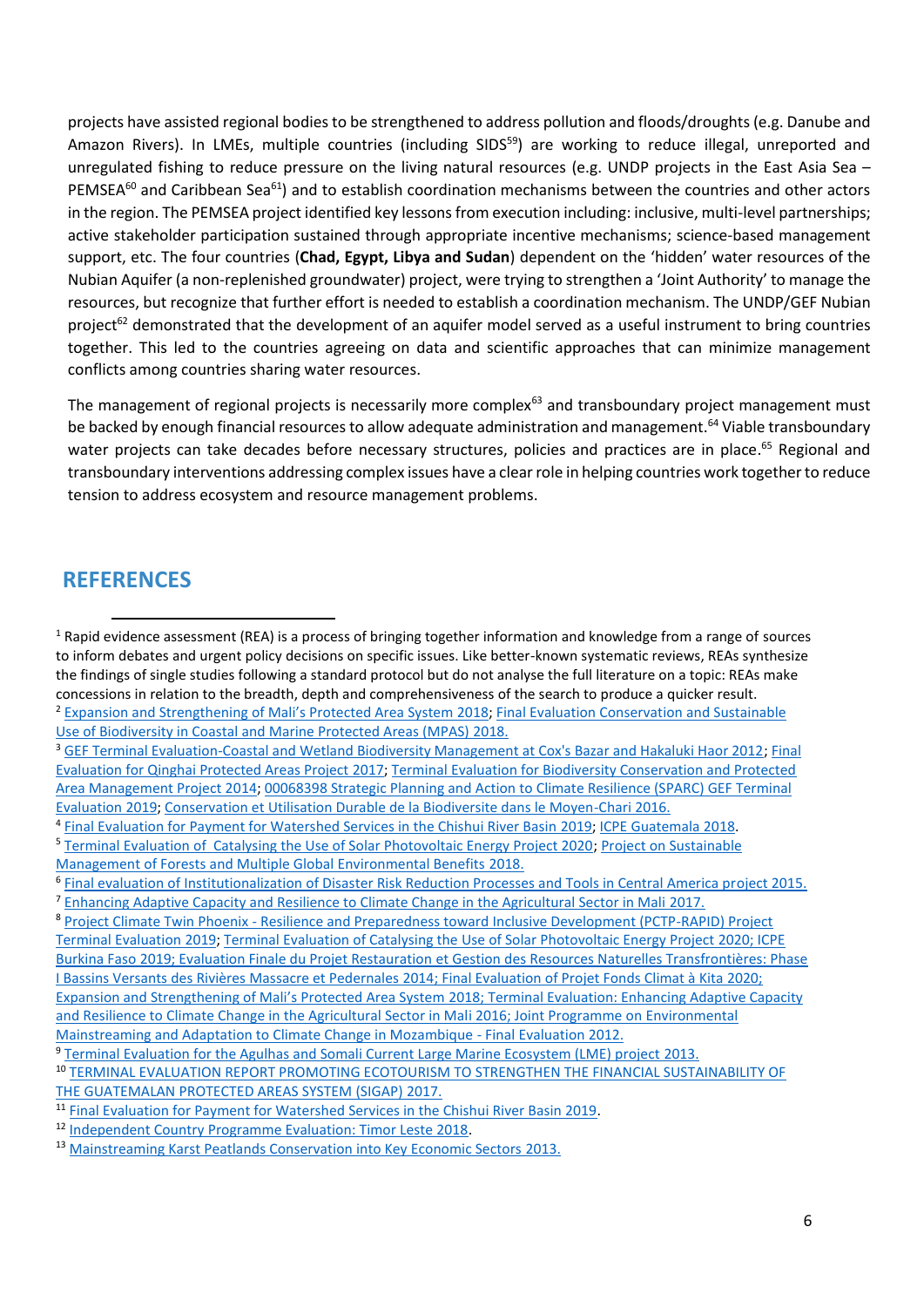<sup>14</sup> [ICPE Burkina Faso](https://erc.undp.org/evaluation/evaluations/detail/12267) 2019[; ICPE Mali](https://erc.undp.org/evaluation/evaluations/detail/9401) 2019; [ICPE Guatemala](https://erc.undp.org/evaluation/evaluations/detail/9399) 2018; [ICPE Mozambique](https://erc.undp.org/evaluation/evaluations/detail/12283) 2019; [Early Recovery Policy](https://erc.undp.org/evaluation/evaluations/detail/5546)  [Implementation Project Final Evaluation](https://erc.undp.org/evaluation/evaluations/detail/5546) 2013.

<sup>15</sup> [ICPE Burkina Faso 2019;](https://erc.undp.org/evaluation/evaluations/detail/12267) [ICPE Mali 2019;](https://erc.undp.org/evaluation/evaluations/detail/9401) [ICPE Guatemala 2018;](https://erc.undp.org/evaluation/evaluations/detail/9399) [ICPE Mozambique 2019.](https://erc.undp.org/evaluation/evaluations/detail/12283)

<sup>16</sup> [Terminal Evaluation: Enhancing Adaptive Capacity and Resilience to Climate Change in the Agricultural Sector in Mali](https://erc.undp.org/evaluation/evaluations/detail/7481) 2016; [Conservation and Sustainable Use of Wetlands in Nepal](https://erc.undp.org/evaluation/evaluations/detail/3549) 2013; [ICPE Timor Leste](https://erc.undp.org/evaluation/evaluations/detail/9404) 2018.

<sup>17</sup> [South Sudan Recovery Fund Round 3: UN Joint Stabilization Programmes Outcome Evaluation](https://erc.undp.org/evaluation/evaluations/detail/7851) 2015.

<sup>18</sup> [Post Disaster Needs Assessment \(PDNA\) Roll-Out I Project 2016.](https://erc.undp.org/evaluation/evaluations/detail/7737)

<sup>19</sup> [Strengthening Environment Quality Authority Regulatory Functions 2014;](https://erc.undp.org/evaluation/evaluations/detail/7183) [Terminal Evaluation of the Highly Migratory](https://erc.undp.org/evaluation/evaluations/detail/11162)  [Fish Stocks in the West Pacific and East Asian Seas Project](https://erc.undp.org/evaluation/evaluations/detail/11162) 2019.

<sup>20</sup> [South Sudan Recovery Fund Round 3: UN Joint Stabilization Programmes Outcome Evaluation](https://erc.undp.org/evaluation/evaluations/detail/7851) 2015.

<sup>21</sup> [Terminal Evaluation: Strengthening National Management Capacities and Reducing of Releases of POPS in Honduras](https://erc.undp.org/evaluation/evaluations/detail/7673) 2015.

<sup>22</sup> [Terminal Evaluation West Pacific Oceanic Fisheries Management](https://erc.undp.org/evaluation/evaluations/detail/6096) 2013.

<sup>23</sup> [Terminal Evaluation: Enhancing Adaptive Capacity and Resilience to Climate Change in the Agricultural Sector in Mali](https://erc.undp.org/evaluation/evaluations/detail/7481) 2016.

<sup>24</sup> [ADR Sri Lanka 2012.](https://erc.undp.org/evaluation/evaluations/detail/6223)

<sup>25</sup> [ICPE Burkina Faso 2019.](https://erc.undp.org/evaluation/evaluations/detail/12267)

<sup>26</sup> [ICPE Burkina Faso 2019.](https://erc.undp.org/evaluation/evaluations/detail/12267)

<sup>27</sup> [Terminal Evaluation of the project: "Establishing Integrated Models for Protected Areas and their Co](https://erc.undp.org/evaluation/evaluations/detail/7617)-management in [Afghanistan 2019](https://erc.undp.org/evaluation/evaluations/detail/7617)"; [Evaluation Finale du Projet: Restauration et Gestion des Resources Naturelles Transfrontières:](https://erc.undp.org/evaluation/evaluations/detail/6929)  [Phase I Bassins Versants des Rivières Massacre et Pedernales](https://erc.undp.org/evaluation/evaluations/detail/6929) 2014 [; Terminal Evaluation of Mainstreaming Incentives](https://erc.undp.org/evaluation/evaluations/detail/9155) 

[for Biodiversity Conservation in the Climate Resilient Green Economy Strategy \(CRGE\) of Ethiopia](https://erc.undp.org/evaluation/evaluations/detail/9155) 2019.

<sup>28</sup> Evaluation Finale du Projet : Restauration et Gestion des Resources Naturelles Transfrontières: Phase I Bassins [Versants des Rivières Massacre et Pedernales](https://erc.undp.org/evaluation/evaluations/detail/6929) 2014.

<sup>29</sup> Terminal Evaluation of Mainstreaming Incentives for Biodiversity Conservation in the Climate Resilient Green [Economy Strategy \(CRGE\) of Ethiopia](https://erc.undp.org/evaluation/evaluations/detail/9155) 2019.

<sup>30</sup> [Climate Change Adaptation Programme in Water and Agriculture in Anseba region](https://erc.undp.org/evaluation/evaluations/detail/9250) 2019.

<sup>31</sup> [ICPE Burkina Faso](https://erc.undp.org/evaluation/evaluations/detail/12267) 2019.

32 [ICPE Mozambique](https://erc.undp.org/evaluation/evaluations/detail/12283) 2019.

33 [ADR Egypt 2012](https://erc.undp.org/evaluation/evaluations/detail/4372) ; [ICPE Namibia 2017](https://erc.undp.org/evaluation/evaluations/detail/9535) [; Agulhas Biodiversity Initiative \(ABI\) \(Project #14684 and 69904\)](https://erc.undp.org/evaluation/evaluations/detail/4595) 2010 ; ADR [Tanzania 2015](https://erc.undp.org/evaluation/evaluations/detail/7074) [; ADR Kenya 2013.](https://erc.undp.org/evaluation/evaluations/detail/7148)

<sup>34</sup> [Impact Evaluation of GEF Support to Protected Areas and Protected Area Systems \(PAS\) 2016.](https://www.gefieo.org/evaluations/impact-evaluation-gef-support-protected-areas-and-protected-area-systems-pas-2016)

<sup>35</sup> [Impact Evaluation of GEF Support to Protected Areas and Protected Area Systems \(PAS\) 2016.](https://www.gefieo.org/evaluations/impact-evaluation-gef-support-protected-areas-and-protected-area-systems-pas-2016)

- <sup>36</sup> [Impact Evaluation of GEF Support to Protected Areas and Protected Area Systems \(PAS\) 2016.](https://www.gefieo.org/evaluations/impact-evaluation-gef-support-protected-areas-and-protected-area-systems-pas-2016)
- <sup>37</sup> [Creating Biodiversity Conservation Landscapes in Nepal's Lowland Terai and Eastern Himal Areas](https://erc.undp.org/evaluation/evaluations/detail/6874) 2013.
- <sup>38</sup> [Arafura and Timor Seas Ecosystem Action Programme](https://erc.undp.org/evaluation/evaluations/detail/7353) 2014.

<sup>39</sup> [Conservation et utilisation durable de la biodiversite dans le Moyen-Chari](https://erc.undp.org/evaluation/evaluations/detail/7781) 2016.

- <sup>40</sup> Evaluation Finale du Projet «Scaling [up community-based adaptation \(CBA\) in Niger»](https://erc.undp.org/evaluation/evaluations/detail/7171) 2019.
- <sup>41</sup> [Final Evaluation of the Project Disaster Risk Resilient Livelihoods Recovery](https://erc.undp.org/evaluation/evaluations/detail/5493) 2016.

<sup>42</sup> [Terminal Evaluation of the Project "Strengthening the resilience of rural livelihood options for Afghan communities"](https://erc.undp.org/evaluation/evaluations/detail/7615) 2019.

43 Terminal Outcome Evaluation of the Environmental Sustainability within the UNDP Eritrea (2013-2016) Country [Programme Action Plan](https://erc.undp.org/evaluation/evaluations/detail/9161) 2017; Nepal Climate Change Support [Programme \(NCCSP\): Final Evaluation 2](https://erc.undp.org/evaluation/evaluations/detail/9743)020.

<sup>44</sup> [Evaluation of Sustainable Co-management of the Natural Resources of the Air-Ténéré Complex Project](https://erc.undp.org/evaluation/evaluations/detail/7454) 2013.

<sup>45</sup> [Project on Sustainable Management of Forests and Multiple Global Environmental Benefits](https://erc.undp.org/evaluation/evaluations/detail/7684) 2018.

<sup>46</sup> [ADR Bangladesh](https://erc.undp.org/evaluation/evaluations/detail/4378) 2011[; Terminal Evaluation: Recovery and Resilience in Selected Typhoon Yolanda-affected](https://erc.undp.org/evaluation/evaluations/detail/9113)  [Communities in the Visayas](https://erc.undp.org/evaluation/evaluations/detail/9113) 2018 [; ICPE Somalia](https://erc.undp.org/evaluation/evaluations/detail/12286) 2019.

<sup>47</sup> [Assessment of Crisis Prevention and Recovery Funding Mechanisms](https://erc.undp.org/evaluation/evaluations/detail/6963) 2014.

<sup>48</sup> [ICPE Afghanistan](https://erc.undp.org/evaluation/evaluations/detail/9389) 2019; [ICPE Burkina Faso](https://erc.undp.org/evaluation/evaluations/detail/12267) 2019; Evaluation of the initiative 'Knowledge and Innovation in the Europe and CIS region 2012/2013" 2014 ; [Terminal Evaluation: Enhancing Adaptive Capacity and Resilience to Climate Change](https://erc.undp.org/evaluation/evaluations/detail/7481)  [in the agricultural sector in Mali](https://erc.undp.org/evaluation/evaluations/detail/7481) 2016; [Programme d'Actions Nationales d'Adaptation aux](https://erc.undp.org/evaluation/evaluations/detail/8243) Changements Climatiques [\(PANA\) des secteurs de l'agriculture](https://erc.undp.org/evaluation/evaluations/detail/8243) 2016.

<sup>49</sup> [Evaluation of the initiative 'Knowledge and Innovation in the Europe and CIS region 2012/2013'](https://erc.undp.org/evaluation/evaluations/detail/7520) 2014.

<sup>50</sup> Referred to in the context of UN Security Council Resolution 1244 (1999)